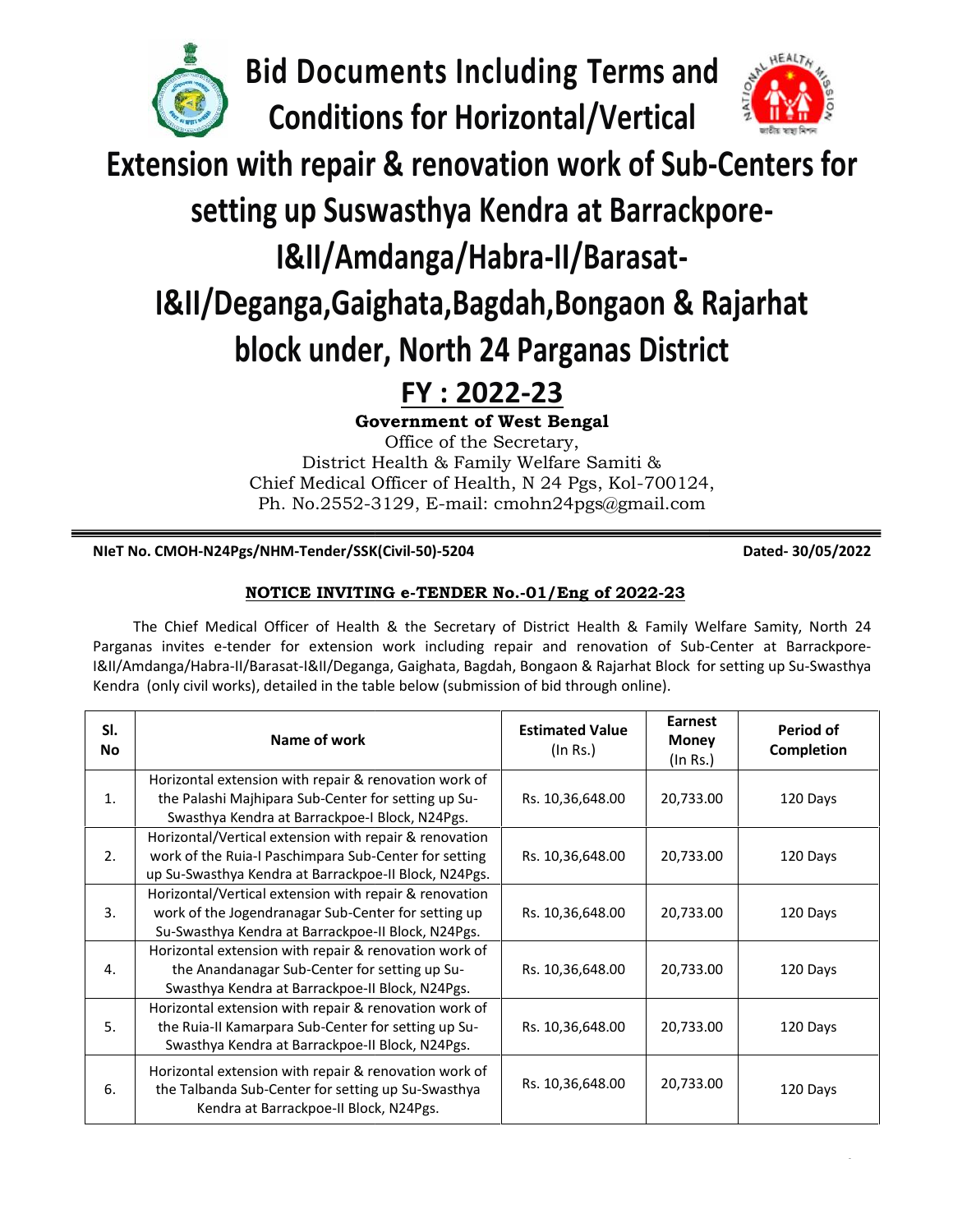| 7.  | Horizontal extension with repair & renovation work of<br>the Bhatpara Sub-Center for setting up Su-Swasthya<br>Kendra at Barrackpoe-II Block, N24Pgs.                    | Rs. 10,36,648.00 | 20,733.00 | 120 Days |
|-----|--------------------------------------------------------------------------------------------------------------------------------------------------------------------------|------------------|-----------|----------|
| 8.  | Horizontal extension with repair & renovation work of<br>the Leningarh Technical College Sub-Center for setting<br>up Su-Swasthya Kendra at Barrackpoe-II Block, N24Pgs. | Rs. 10,36,648.00 | 20,733.00 | 120 Days |
| 9.  | Horizontal/Vertical extension with repair & renovation<br>work of the Sahid Bandhu Nagar Sub-Center for setting<br>up Su-Swasthya Kendra at Barrackpoe-II Block, N24Pgs. | Rs. 10,36,648.00 | 20,733.00 | 120 Days |
| 10. | Horizontal extension with repair & renovation work of<br>the Sadhanpur Sub-Center for setting up Su-Swasthya<br>Kendra at Amdanga Block, N24Pgs.                         | Rs. 10,36,648.00 | 20,733.00 | 120 Days |
| 11. | Horizontal/Vertical extension with repair & renovation<br>work of the Tentulia Sub-Center for setting up Su-<br>Swasthya Kendra at Amdanga Block, N24Pgs.                | Rs. 10,36,648.00 | 20,733.00 | 120 Days |
| 12. | Horizontal extension with repair & renovation work of<br>the Madhabpur Sub-Center for setting up Su-Swasthya<br>Kendra at Amdanga Block, N24Pgs.                         | Rs. 10,36,648.00 | 20,733.00 | 120 Days |
| 13. | Horizontal extension with repair & renovation work of<br>the Moktapur Sub-Center for setting up Su-Swasthya<br>Kendra at Barasat-I Block, N24Pgs.                        | Rs. 10,36,648.00 | 20,733.00 | 120 Days |
| 14. | Vertical extension with repair & renovation work of the<br>Mochpole Sub-Center for setting up Su-Swasthya<br>Kendra at Barasat-I Block, N24Pgs.                          | Rs. 10,36,648.00 | 20,733.00 | 120 Days |
| 15. | Horizontal/Vertical extension with repair & renovation<br>work of the Majlishpur Sub-Center for setting up Su-<br>Swasthya Kendra at Barasat-II Block, N24Pgs.           | Rs. 10,36,648.00 | 20,733.00 | 120 Days |
| 16. | Horizontal extension with repair & renovation work of<br>the Choulpur Sub-Center for setting up Su-Swasthya<br>Kendra at Barasat-II Block, N24Pgs.                       | Rs. 10,36,648.00 | 20,733.00 | 120 Days |
| 17. | Horizontal extension with repair & renovation work of<br>the North Bahira Sub-Center for setting up Su-Swasthya<br>Kendra at Barasat-II Block, N24Pgs.                   | Rs. 10,36,648.00 | 20,733.00 | 120 Days |
| 18. | Horizontal/Vertical extension with repair & renovation<br>work of the Bara Bamunia Sub-Center for setting up Su-<br>Swasthya Kendra at Habra-II Block, N24Pgs.           | Rs. 10,36,648.00 | 20,733.00 | 120 Days |
| 19. | Horizontal extension with repair & renovation work of<br>the Natni Sub-Center for setting up Su-Swasthya Kendra<br>at Habra-II Block, N24Pgs.                            | Rs. 10,36,648.00 | 20,733.00 | 120 Days |
| 20. | Horizontal extension with repair & renovation work of<br>the Guma Sub-Center for setting up Su-Swasthya<br>Kendra at Habra-II Block, N24Pgs.                             | Rs. 10,36,648.00 | 20,733.00 | 120 Days |
| 21. | Vertical extension with repair & renovation work of the<br>Nayabad South Sub-Center for setting up Su-Swasthya<br>Kendra at Rajarhat Block, N24Pgs.                      | Rs. 10,36,648.00 | 20,733.00 | 120 Days |
| 22. | Horizontal extension with repair & renovation work of<br>the Changdana Sub-Center for setting up Su-Swasthya<br>Kendra at Deganga Block, N24Pgs.                         | Rs. 10,36,648.00 | 20,733.00 | 120 Days |
| 23. | Horizontal extension with repair & renovation work of<br>the Jadavpur Sub-Center for setting up Su-Swasthya<br>Kendra at Deganga Block, N24Pgs.                          | Rs. 10,36,648.00 | 20,733.00 | 120 Days |
| 24. | Vertical extension with repair & renovation work of the<br>Kaliani Sub-Center for setting up Su-Swasthya Kendra at<br>Deganga Block, N24Pgs.                             | Rs. 10,36,648.00 | 20,733.00 | 120 Days |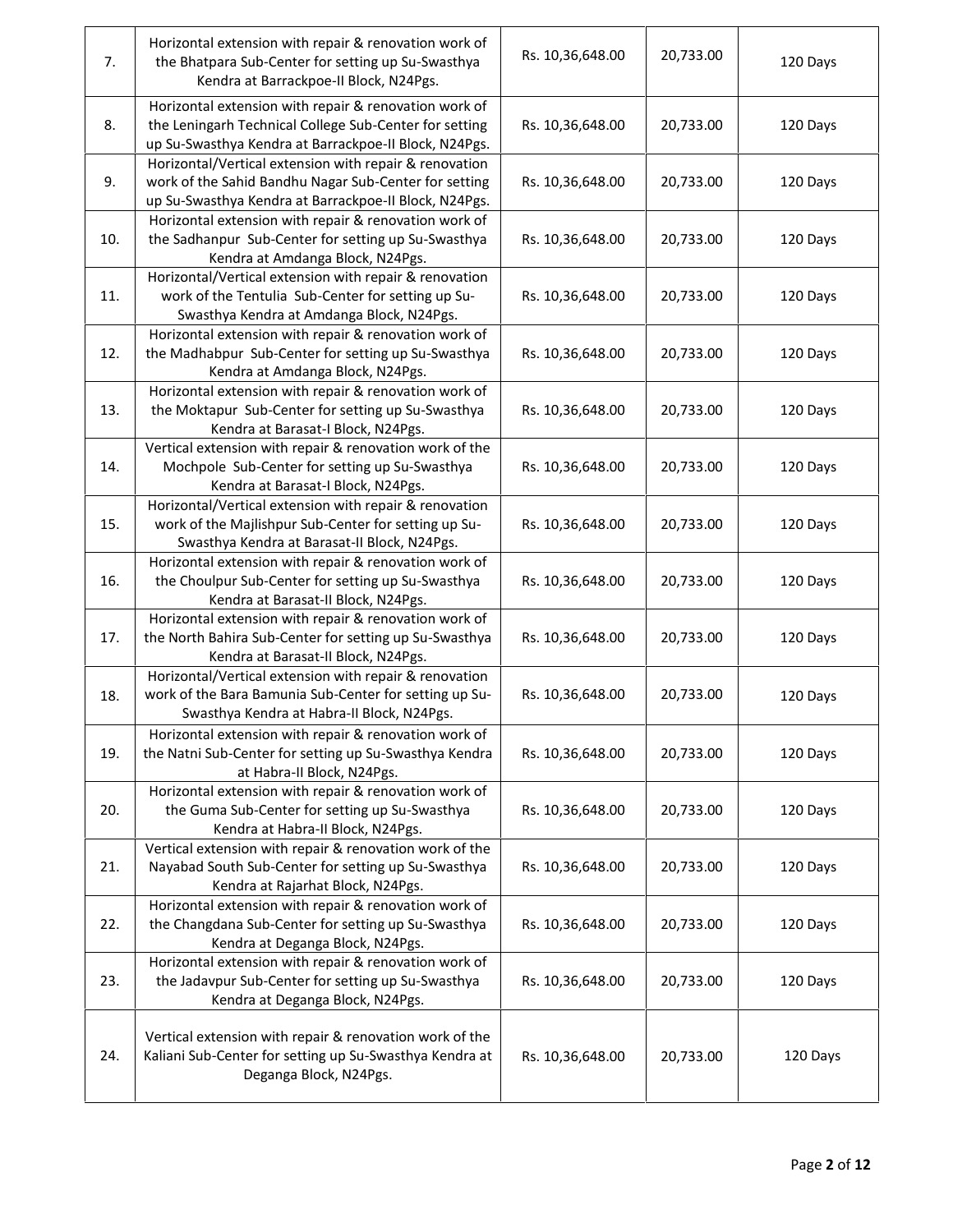| 25. | Horizontal extension with repair & renovation work of<br>the Gopole Sub-Center for setting up Su-Swasthya<br>Kendra at Gaighata Block, N24Pgs.                        | Rs. 10,33,666.00 | 20,673.00 | 120 Days |
|-----|-----------------------------------------------------------------------------------------------------------------------------------------------------------------------|------------------|-----------|----------|
| 26. | Horizontal extension with repair & renovation work of<br>the Angrail Sub-Center for setting up Su-Swasthya<br>Kendra at Gaighata Block, N24Pgs.                       | Rs. 10,33,666.00 | 20,673.00 | 120 Days |
| 27. | Horizontal extension with repair & renovation work of<br>the Rajapur Sub-Center for setting up Su-Swasthya<br>Kendra at Gaighata Block, N24Pgs.                       | Rs. 10,33,666.00 | 20,673.00 | 120 Days |
| 28  | Horizontal extension with repair & renovation work of<br>the Borah Sub-Center for setting up Su-Swasthya<br>Kendra at Gaighata Block, N24Pgs.                         | Rs. 10,33,666.00 | 20,673.00 | 120 Days |
| 29. | Horizontal extension with repair & renovation work of<br>the Maherani Sub-Center for setting up Su-Swasthya<br>Kendra at Bagdah Block, N24Pgs.                        | Rs. 10,33,666.00 | 20,673.00 | 120 Days |
| 30. | Horizontal/vertical extension with repair & renovation<br>work of the Mamabhagina Sub-Center for setting up Su-<br>Swasthya Kendra at Bagdah Block, N24Pgs.           | Rs. 10,33,666.00 | 20,673.00 | 120 Days |
| 31. | Horizontal extension with repair & renovation work of<br>the Baksa Sub-Center for setting up Su-Swasthya<br>Kendra at Bagdah Block, N24Pgs.                           | Rs. 10,33,666.00 | 20,673.00 | 120 Days |
| 32. | Horizontal extension with repair & renovation work of<br>the Mashyampur Sub-Center for setting up Su-Swasthya<br>Kendra at Bagdah Block, N24Pgs.                      | Rs. 10,33,666.00 | 20,673.00 | 120 Days |
| 33. | Vertical extension with repair & renovation work of the<br>Baranasipur Sub-Center for setting up Su-Swasthya<br>Kendra at Bagdah Block, N24Pgs.                       | Rs. 10,33,666.00 | 20,673.00 | 120 Days |
| 34. | Horizontal extension with repair & renovation work of<br>the Gobindapur Sub-Center for setting up Su-Swasthya<br>Kendra at Bagdah Block, N24Pgs.                      | Rs. 10,33,666.00 | 20,673.00 | 120 Days |
| 35. | Horizontal extension with repair & renovation work of<br>the Uttar-Kulberia Sub-Center for setting up Su-<br>Swasthya Kendra at Bagdah Block, N24Pgs.                 | Rs. 10,33,666.00 | 20,673.00 | 120 Days |
| 36. | Horizontal extension with repair & renovation work of<br>the Khalitpur Sub-Center for setting up Su-Swasthya<br>Kendra at Bongaon Block, N24Pgs.                      | Rs. 10,33,666.00 | 20,673.00 | 120 Days |
| 37. | Horizontal extension with repair & renovation work of<br>the Khamarkolla Sub-Center for setting up Su-Swasthya<br>Kendra at Bongaon Block, N24Pgs.                    | Rs. 10,33,666.00 | 20,673.00 | 120 Days |
| 38. | Horizontal extension with repair & renovation work of<br>the Kaliani Sub-Center for setting up Su-Swasthya<br>Kendra at Bongaon Block, N24Pgs.                        | Rs. 10,33,666.00 | 20,673.00 | 120 Days |
| 39. | Horizontal/ Vertical extension with repair & renovation<br>work of the Hingli (Gopinathpur) Sub-Center for setting<br>up Su-Swasthya Kendra at Bongaon Block, N24Pgs. | Rs. 10,33,666.00 | 20,673.00 | 120 Days |
| 40. | Horizontal extension with repair & renovation work of<br>the Sherpur Sub-Center for setting up Su-Swasthya<br>Kendra at Bongaon Block, N24Pgs.                        | Rs. 10,33,666.00 | 20,673.00 | 120 Days |
| 41. | Horizontal extension with repair & renovation work of<br>the Haridaspur Sub-Center for setting up Su-Swasthya<br>Kendra at Bongaon Block, N24Pgs.                     | Rs. 10,33,666.00 | 20,673.00 | 120 Days |
| 42. | Horizontal extension with repair & renovation work of<br>the Ganrapota Sub-Center for setting up Su-Swasthya<br>Kendra at Bongaon Block, N24Pgs.                      | Rs. 10,33,666.00 | 20,673.00 | 120 Days |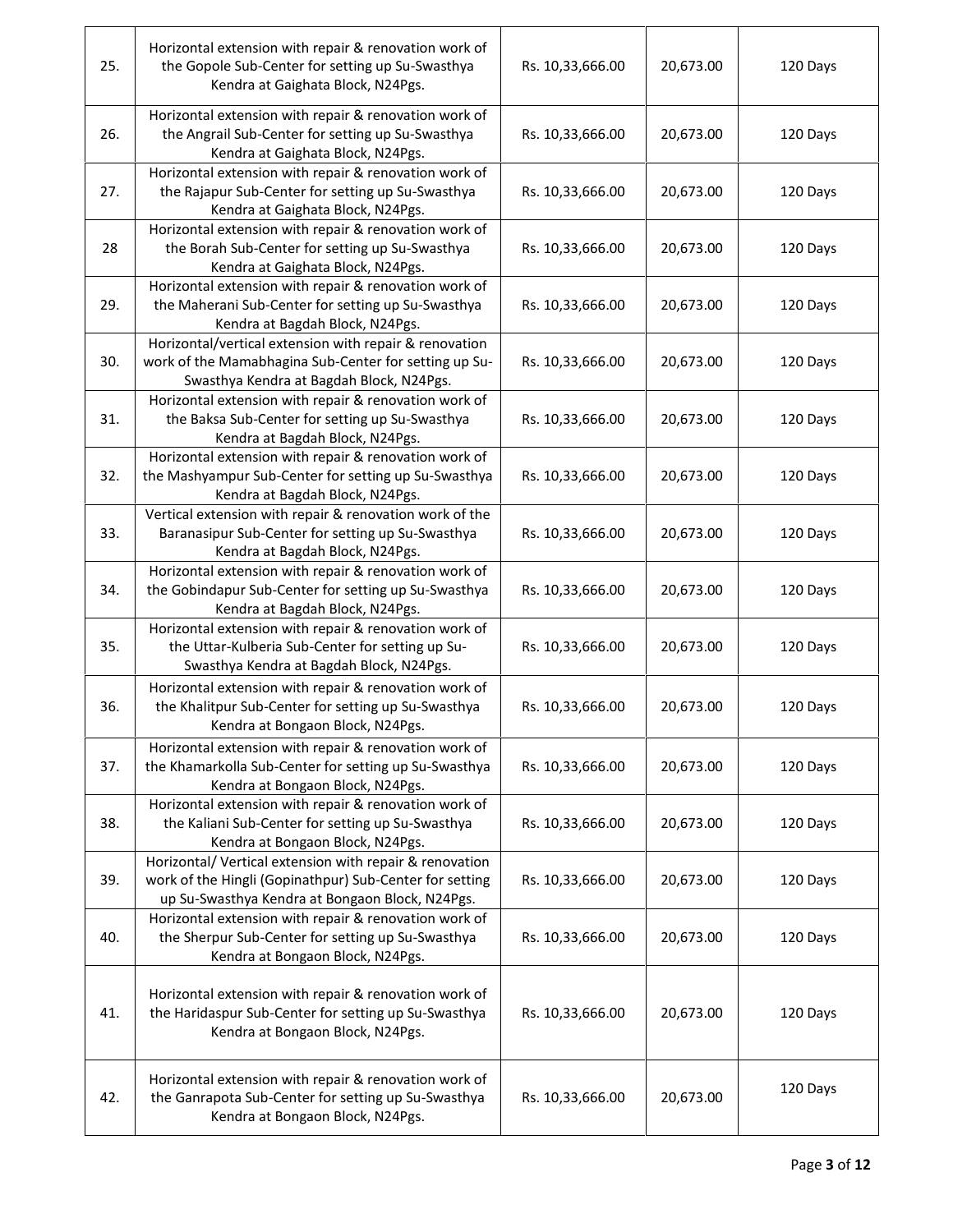| 43. | Horizontal extension with repair & renovation work of<br>the Kansona Sub-Center for setting up Su-Swasthya<br>Kendra at Bongaon Block, N24Pgs.     | Rs. 10,33,666.00 | 20,673.00 | 120 Days |
|-----|----------------------------------------------------------------------------------------------------------------------------------------------------|------------------|-----------|----------|
| 44. | Horizontal extension with repair & renovation work of<br>the Chhaygharia Sub-Center for setting up Su-Swasthya<br>Kendra at Bongaon Block, N24Pgs. | Rs. 10,33,666.00 | 20,673.00 | 120 Days |
| 45. | Horizontal extension with repair & renovation work of<br>the Khotta Para Sub-Center for setting up Su-Swasthya<br>Kendra at Bongaon Block, N24Pgs. | Rs. 10,33,666.00 | 20,673.00 | 120 Days |
| 46. | Horizontal extension with repair & renovation work of<br>the Nakful Sub-Center for setting up Su-Swasthya<br>Kendra at Bongaon Block, N24Pgs.      | Rs. 10,33,666.00 | 20,673.00 | 120 Days |
| 47. | Horizontal extension with repair & renovation work of<br>the Satashi Sub-Center for setting up Su-Swasthya<br>Kendra at Bongaon Block, N24Pgs.     | Rs. 10,33,666.00 | 20,673.00 | 120 Days |
| 48. | Horizontal extension with repair & renovation work of<br>the Bairampur Sub-Center for setting up Su-Swasthya<br>Kendra at Bongaon Block, N24Pgs.   | Rs. 10,33,666.00 | 20,673.00 | 120 Days |
| 49. | Horizontal extension with repair & renovation work of<br>the Damdama Sub-Center for setting up Su-Swasthya<br>Kendra at Bongaon Block, N24Pgs.     | Rs. 10,33,666.00 | 20,673.00 | 120 Days |
| 50. | Repair & renovation work of the Raikola Sub-Center for<br>setting up Su-Swasthya Kendra at Deganga Block,<br>N24Pgs.                               | Rs. 7,46,622.00  | 14,933.00 | 120 Days |

Any subsequent notices/circulars/corrigendum related to this e- tender shall be uploaded at **https://wbtenders.gov.in, www.wbhealth.gov.in, www.north24parganas.gov.in and https://north24parganashealth.org** websites only. Bidders are requested to check these websites regularly for this purpose.

1. In the event of e-filing, intending bidder may download the tender documents from the website www.wbtenders.gov.in directly by the help of Digital Signature Certificate; the L1 bidder shall submit the hard copy of the documents to the tender inviting authority on demand within specified time frame. Failure to submit hard copy within the time period prescribed for the purpose may be construed as an attempt to disturb the tendering process and dealt with accordingly legally including blacklisting of the bidder.

2. Technical and Financial bid both will be submitted concurrently duly digitally signed in the website www.wbtenders.gov.in. Tender documents may be downloaded from the website & submission of Technical Bid & Financial Bid as per tender Time schedule stated in **Sl. No.11**. The documents submitted by the bidders should be properly indexed & digitally signed. . **The bidders are informed to submit the specific documents as per NIT, any excess document other than NIT will not be accepted.**

#### 3. **Eligibility criteria for participation in Tender:-**

- I. Intending tenderers should produce credentials of a similar nature of completed work of the minimum value of **40%** of the estimated amount pot to tender during 5(five) years prior to the date of issue of the tender notice;
	- or,
- II. Intending tenderers should produce credentials of 2(two) similar nature of completed work, each of the minimum value of **30%** of the estimated amount put to tender during 5(five) years prior to the date of issue of the tender notice;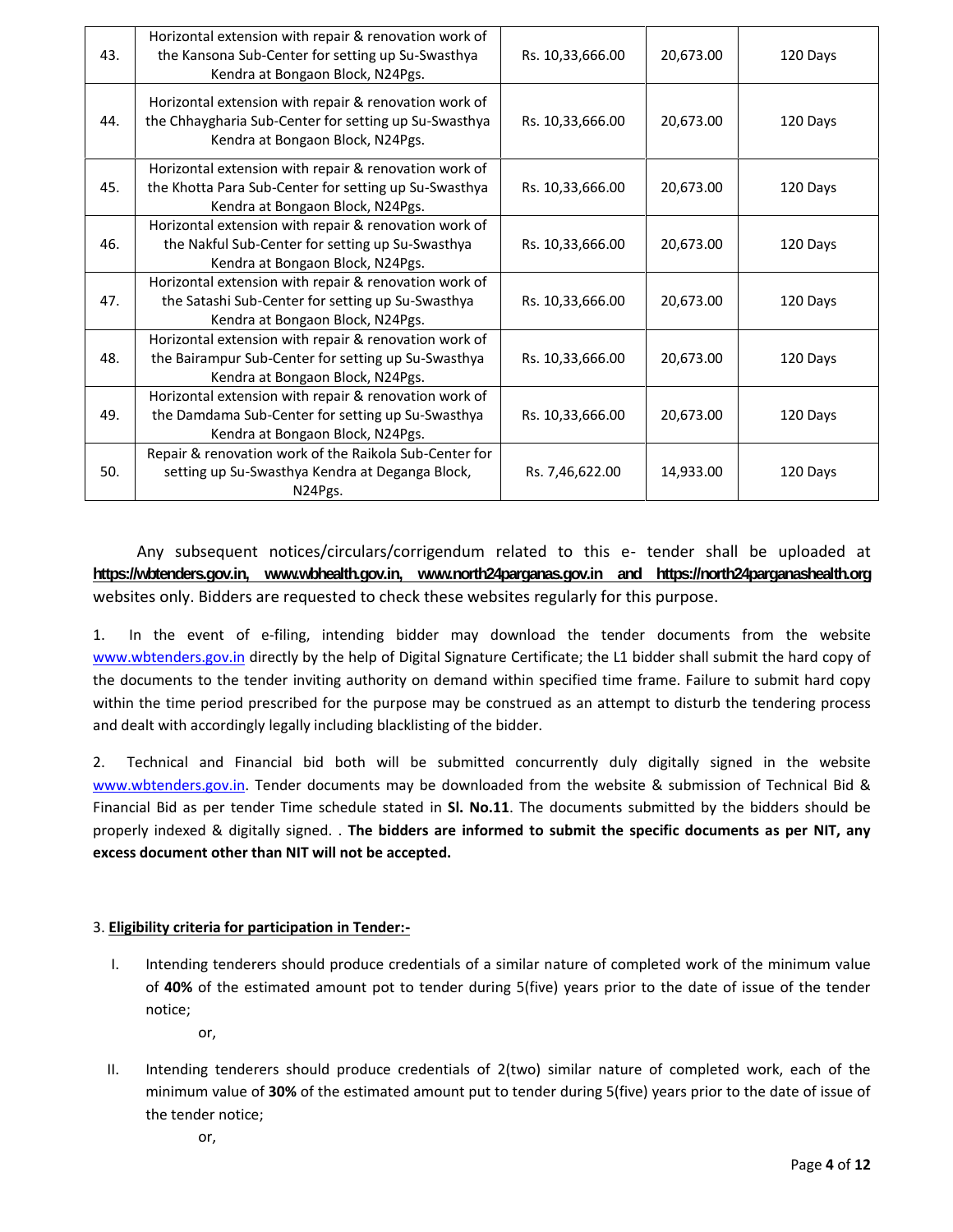III. Intending tenderers should produce credentials of one single running work of similar nature which has been completed to the extent of 80% or more and value of which is not less than the desired value at (i) above;

In case of running woks, only those tendererswho will submit the certificate of satisfactory running work from the concerned Executive Engineer, or equivalent competent authority will be eligible for the tender. In the required certificate it should be clearly stated that the work is in progress satisfactorily and also that no penal action has been initiated against the executed agency, i.e., the tenderer.

As per order No. 04-A/PW/O/10C-02/14, Dt: 18.03.2015 by Principal Secretary to the Govt. of West Bengal, Public Works Department.

#### [Non Statutory Documents]

**N.B. Estimated amount, date of completion of project & detail communicational address of client must be indicated in the Credential Certificate. Similar nature of work in building is to be mentioned clearly with the quantity of works and amount. Credential certificate without signature of any engineer of the issuance authority will not be allowed.**

ii) Pan Card, Professional Tax Challan deposited (FY: 2022-23), Valid GST registration certificate, Income Tax return for FY. 2020-21 (i.e. AY 2021-22), Annual Turnover of FY 2020-21, Trade License valid for FY. 2022-23 (from concerned Carporation, Municipality, Panchayet) is to be submitted. [Non Statutory documents]

iii) Proprietorship, Partnership firms and Company are to furnish Balance Sheet and Profit and Loss Accounts for FY. 2020-21 with the schedule of Bank accounts and all the documents along with schedules forming the part of Balance sheet and Profit and Loss accounts should be in favour of applicant. No other name along with applicant's name in such enclosure will be entertained. [Non-statutory documents]

iv) Registered Unemployed Engineers' Co-operative Societies/Unemployed Labour Co-Op. Societies are required to furnish valid Bye Law, Audited Profit & Loss account and balance sheet for F.Y.2020-21 with the schedule of Bank accounts along with other relevant supporting papers. [Non-statutory documents]

iv) Registered Labour Co-operative Societies Ltd. are required to furnish valid Bye Law, Audited Profit & Loss account and balance sheet for F.Y.2020-21 with the schedule of Bank accounts along with other relevant supporting papers. [Non-statutory documents]

v) The partnership firm shall furnish the registered partnership deed along with power of attorney to sign on the tender document (if required) [Non Statutory Documents].

vi) Joint venture will not be allowed.

vii) Running payment for work may be made to the executing agency as per availability of fund. The executing agency may get a running payment as per provisions in clause(s) 7, 8, 9 contained in W.B. form No.2911 only is completed subject to due assessment and certification thereof by the Dy. Chief Medical Officer of Health, North 24 Parganas.

4. There shall be no provision of Arbitration, Hence Cl. 25 of 2911 is omitted vide Notification No.5696-F(Y) Dt.01.10.2019 of Additional Chief Secretary to the Government of West Bengal.

5. Constructional Lab our Welfare Cess @Rs.1.0 (one)% of cost of construction will be deducted from every bill of the selected agency, GST, Royalty & all other Statutory levy/Cess will have to be borne by the contractor & the rate in the schedule of rates will be inclusive of all the taxes & Cess stated above. GST TDS @ 2.0 % (1.0% SGST + 1.0% CGST) will be deducted.

6. Bids shall remain valid for a period not less than **120 days** (One Hundred Twenty) from the last date of submission of bid. If the bidder withdraws the bid during the period of bid validity the earnest money as deposited will be forfeited forthwith without assigning any reason thereof.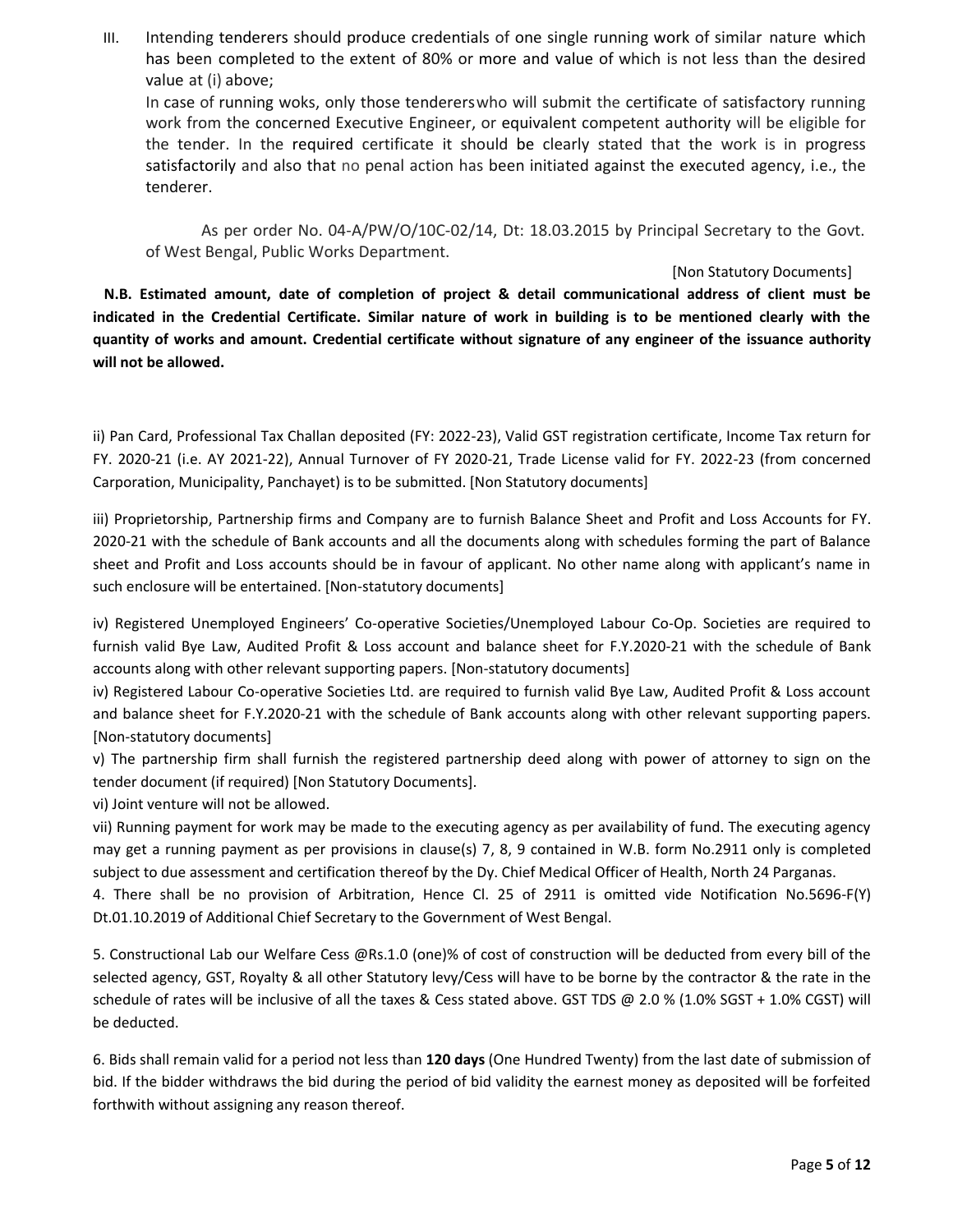7. No mobilization advance and Secured advance will be allowed.

8. Escalation of price on any ground and consequent cost overrun shall not be entertained under any circumstances. Rates should be quoted accordingly.

9. Agencies shall have to arrange required land for installation of Plant & Machineries, (specified for each awarded work, storing of materials, labour shed, laboratory etc. at their own cost and responsibility nearest to the work site. Local labours have to be utilized as far as possible and as per rule in vogue.

10. The financial offer of the prospective tenderer will be considered only if the Technical bid of the tenderer is found qualified by the 'Tender Evaluation Committee'. The decision of the 'Tender Evaluation Committee will be final and absolute in this respect.

#### 11**. Date & time schedule**:-

| SI. No. | <b>Particulars</b>                                                | Date & time              |
|---------|-------------------------------------------------------------------|--------------------------|
|         | Date of uploading of NIT documents (online) (Publishing date)     | 30/05/2022 at 06.00 P.M. |
|         | Documents download/sale start date (online)                       | 03/06/2022 at 09.00 A.M. |
| 3       | Documents download/ sale end date (online)                        | 18/06/2022 at 05.00 P.M. |
| 4       | Bid submission start date (online)                                | 03/06/2022 at 10.00 A.M. |
| 5       | Bid submission closing (online)                                   | 18/06/2022 at 06.00 P.M. |
| 6       | Bid opening date for technical proposal (online)                  | 20/06/2022 at 06.00 P.M. |
|         | Date of uploading list for technically qualified bidders (online) | To be notified later     |
| 9       | Date and place for opening of Financial Proposal (online)         | To be notified later     |
|         | Date of uploading of list of bidders along with the offered rates |                          |
| 10      | through online, also of necessary for further negotiation through | To be notified later     |
|         | offline for final rate                                            |                          |

12. All materials required for the proposed work including cement and steel shall be of specified grade and approved brand inconformity with relevant code of practice(latest revision) and manufactured accordingly and shall be procured and supplied by the agency at their own cost including all taxes.

13. **Earnest money:** The amount of Earnest money is **2% (Two Percent)** of the estimated amount put to tender is to be deposited by the bidder in the way as described in Memorandum No.-3975-F(Y), dt.-28/07/2016 of Finance Department, Audit Branch, Government of West Bengal.

14. The bidder, at the bidders' own responsibility and risk is encouraged to visit and examine the site of works and its surroundings and obtain all information that may be necessary for preparing the bid and entering into a contract for the work as mentioned in the Notice Inviting tender, before submitting offer with full satisfaction, the cost of visiting the site shall be at the bidder's own expense.

15. The intending bidders shall clearly understand that whatever may be the outcome of the present invitation of bids, no cost of bidding shall be reimbursable by the department. The Chief Medical Officer of Health & Secretary, District Health & Family Welfare Samity, North 24 Parganas reserves the right to accept or reject any offer without assigning any reason whatsoever and is not liable for any cost that might have incurred by any bidder at the stage of bidding.

16. Prospective applicants are advised to note carefully the minimum qualification criteria as mentioned in the 'Instruction to bidders' before bidding.

17. In case of ascertaining authority at any stage of tender or execution of work, necessary registered irrevocable power of attorney is to be produced.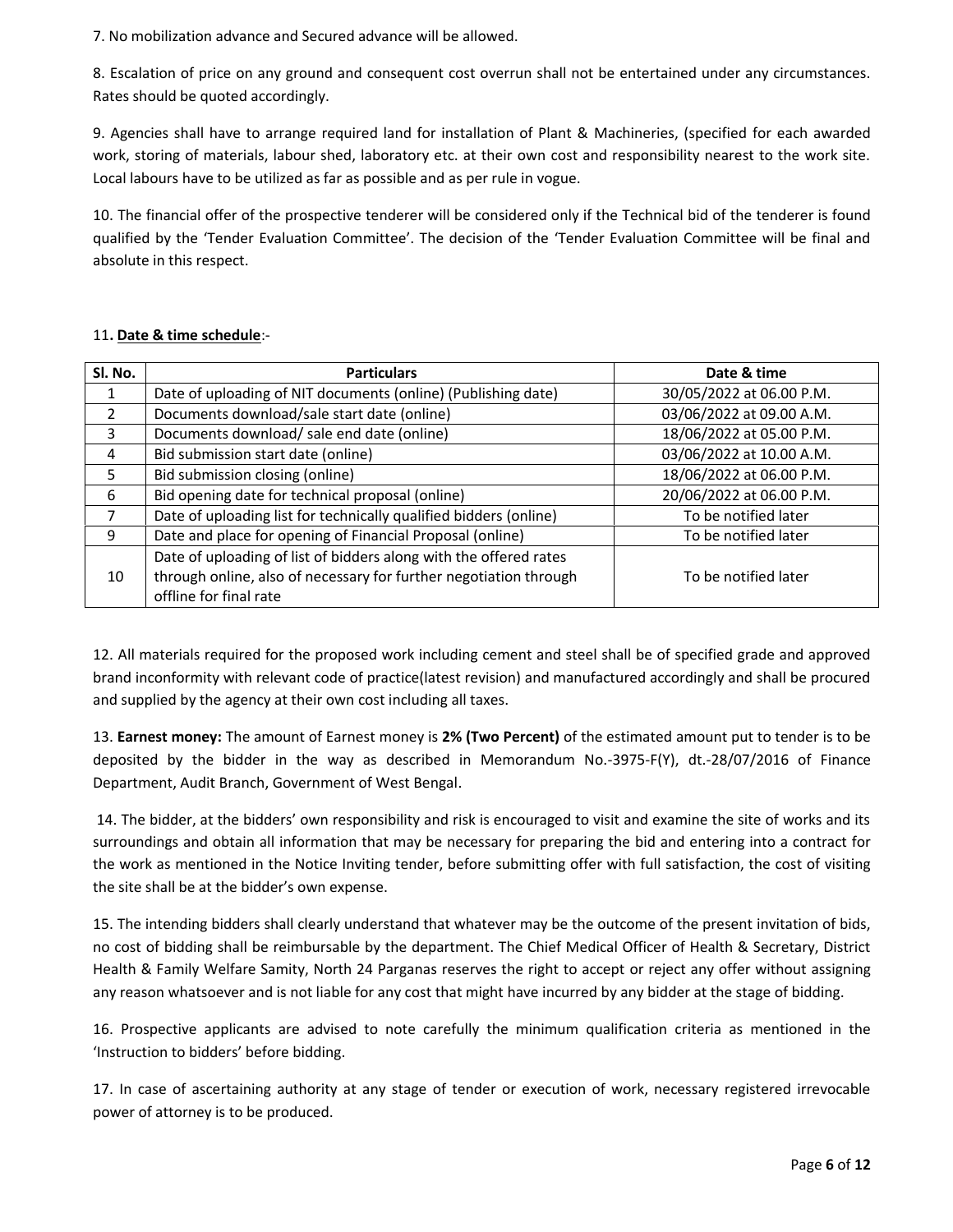18. No conditional/incomplete tender will be accepted under any circumstances.

19. The Chief Medical Officer of Health & Secretary, District Health & Family Welfare Samity, North 24 Parganas reserves the right to cancel the N.I.T due to unavoidable circumstances and no claim in this respect will be entertained.

20. During scrutiny, if it comes to the notice of tender inviting authority that the credential or any other papers found incorrect/manufactured/fabricated, that tenderer will not be allowed to participate in the tender and that Tender paper will be rejected forthwith.

21. Before publication of technical evaluation all documents may be verified by the tender inviting authority. After verification, if it is found that any document submitted by is either manufacturer or fake, the bidder will be blacklisted for a period of 5 (five) years. If any bidder did not attend the verification procedure, his bid will be rejected.

22. If any discrepancy arises between two similar clauses on different notifications, the clause as stated in later notification will supersede former one in following sequence.

a) Form No.2911, b) NIT, c) Special terms & conditions, d) Technical bid, e) Financial bid

23. The eligibility of a bidder will be ascertained on the basis of the Digitally Signed in support of the minimum criteria as mentioned in (Sl.3) above. If any document submitted by a bidder is either manufactured or false, in such cases the eligibility of the bidder/tenderer will be out rightly rejected at any stage without any prejudice with forfeiture of earnest money forthwith.

#### 24. **Security deposit:**

Security deposit **@3% (Three Percent)** as per Memorandum No- 796-F(Y), Dt: 25/02/2022 of Finance Department, Audit Branch, Government of West Bengal of cost of construction will be deducted from each & every bill of the selected agency.

- i. **30%** of the security deposit shall be refunded to the contractor on expiry of **two years** from the actual date of completion of the work.
- ii. The balance **70%** of the security deposit shall be refunded to the contractor on expiry of **three years** from the actual date of completion of the work.

25. The work must be completed within stipulated time mentioned in the tender schedule from the date of issue of work order. No extension of time will be granted except satisfactory reason.

26. Intending bidders have to submit tender application as per **ANNEXURE-B.**

27. Admissible payment will be made when fund will be available.

28. The contractor will not be allowed, in any case to get the work done through any sub-contractor, in case it is detected the tender will be cancelled and the earnest money deposited for the work will be forfeited.

29. The intending tenderers are required to quote the rate online.

30. Contractor shall have to comply with the provisions of a) the contract labour (Regulation abolition) Act, 1970, b) Apprentice Act, 1961 and c) minimum wages act, 1948 of the notification thereof or any other laws relating thereto and the rules made and order issued there under from time to time.

31. Qualification criteria: The tender inviting and Accepting Authority through a 'Tender Evaluation Committee' will determine the eligibility of each bidder. The bidders have to meet all the minimum criteria regarding:

- a) Financial capacity
- b) Technical capability comprising of personnel & equipment capability
- c) Experience/Credential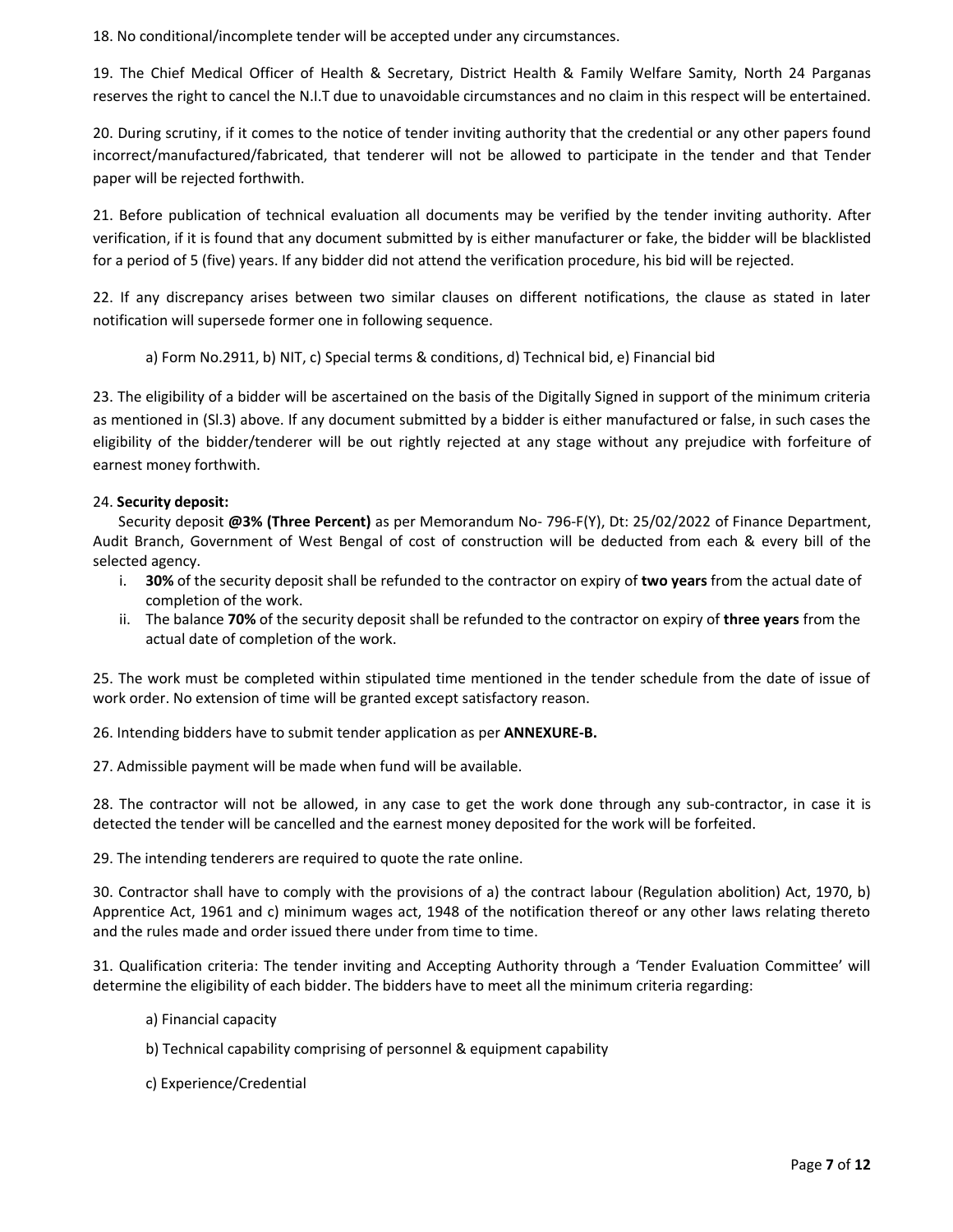The eligibility of a bidder will be ascertained on the basis of the document(s) in support of the minimum criteria as mentioned in a), b) & c) above and the declaration executed through prescribed affidavit in non-judicial stamp paper of appropriate value duly notarized. If any document submitted by a bidder is found either manufactured or false, the eligibility of the bidder/tenderer will be rejected at any stage without any prejudice.

32. No price preference and other concession as per order No.1110 F, dt.-10/02/;2006 will be allowed.

33. A prospective bidders shall be allowed to participate in a particular job either in the capacity of individual or as partner of a firm. If found that any bidder applied severally in a single job, all his applications will be rejected for that job without assigning any reason thereof.

34. Time is the essence of contract. The successful tenderer must complete must complete the work within within in the time specified for completion. No extension of time will be allowed except in special case. If any agency fails to complete the work within stipulated time the work order issued in his favor of the agency may be cancelled without assigning any reason thereof. The undersigned may also proceed to get the balance work completed by any other means through other agency. The expenditure, if any, due to such a step would be recoverable from the unpaid bills/earnest money deposit/security money deposit of the tenderer.

#### 35. **A prospective bidder shall be allowed to participate in maximum 05(Five) Nos work subject to financial capacity, to speed up the execution works. If any bidder found applied on more than 05(Five) Nos work tender committee can summarily reject the bid.**

36. As per GO No 4608-F(Y), Dt. 18.07.2018 from Govt. of W.B. Finance Dept.(Audit Branch), the eligible bidder have to submit **Addition Performance Security @ 10%** of tender amount if the accepted bid value is 80% or less of the estimate put to tender. The addition performance security shall be submitted in the form of bank guarantee from any nationalized bank within 7 working days from the date of issuance of letter of acceptance, if failed his EMD will be forfeited and other necessary actions like blacklisting of the contractor, etc. may be taken. The bank guarantee will be returned after successful completion of the work. If the bidder fails to complete the work successfully the bank guarantee will be forfeited at any time during the pendency of the contract period after serving proper notice to the contractor.

37. If the contractor or his workman or servants or authorized representatives shall break, deface, injure or destroy any part of building, in which they may be working, or any building, road, road curbs, fence, enclosure, water pipes, cables, drains, electric or telephone post of wires, trees, grass or grass land or cultivated ground contiguous to the premises, on which the work or any part or it is being executed, or if any damage shall happen to the work from any caused whatsoever or any imperfections become apparent in it at any time whether during its execution or within a period of three years after issuance of a certificate or its completion by the Engineer-In-charge, the contractor shall make the same good at his own expense, or in default, the Engineer-in-Charge may cause the same to be made good by other workman and deduct the expense(of which the certificate the Engineer-in-Charge shall be final) from any sums, whether under this contract or otherwise, that may then, or at any time thereafter become due to contractor by the Government of from his security deposit, or the proceeds of sale thereof, or of a sufficient portion thereof and if the cost, in the opinion of the Engineer-in-charge (which opinion shall be final and conclusive against the contractor), of making such damage or imperfections good shall exceed the amount of such security deposit and/or such sums, it shall be lawful for the Government to recover the excess cost from the contractor in accordance with the procedure prescribed by any law for the time being in force.

The security deposit of the contractor shall not be refunded before the expiry of **Three years** after the issuance of the certificate, final or otherwise, of completion of work by the Engineer-in-charge. [As per the Notification No- 5784- PW/L&A/2M-175/2017, Dated-12.09.2017 by Gov. of WB, Law & Arbitration Cell, PWD.]

38. No child labour should be engaged, Labour Law should be followed.

39. Work should be carried out according to the scheduled of works & drawing, any deviation not to be permissible without written approval.

40. Construction materials like Sand, Cement, Bricks, Steel, and Stone etc. should be of good quality and should be used after taking approval by the Engineer-in-charge.

41. Contractors have to arrange hutment of labour, store for materials, water, electricity and other all necessary arrangement for execution of the work from their own source. No extra payment could be entertained.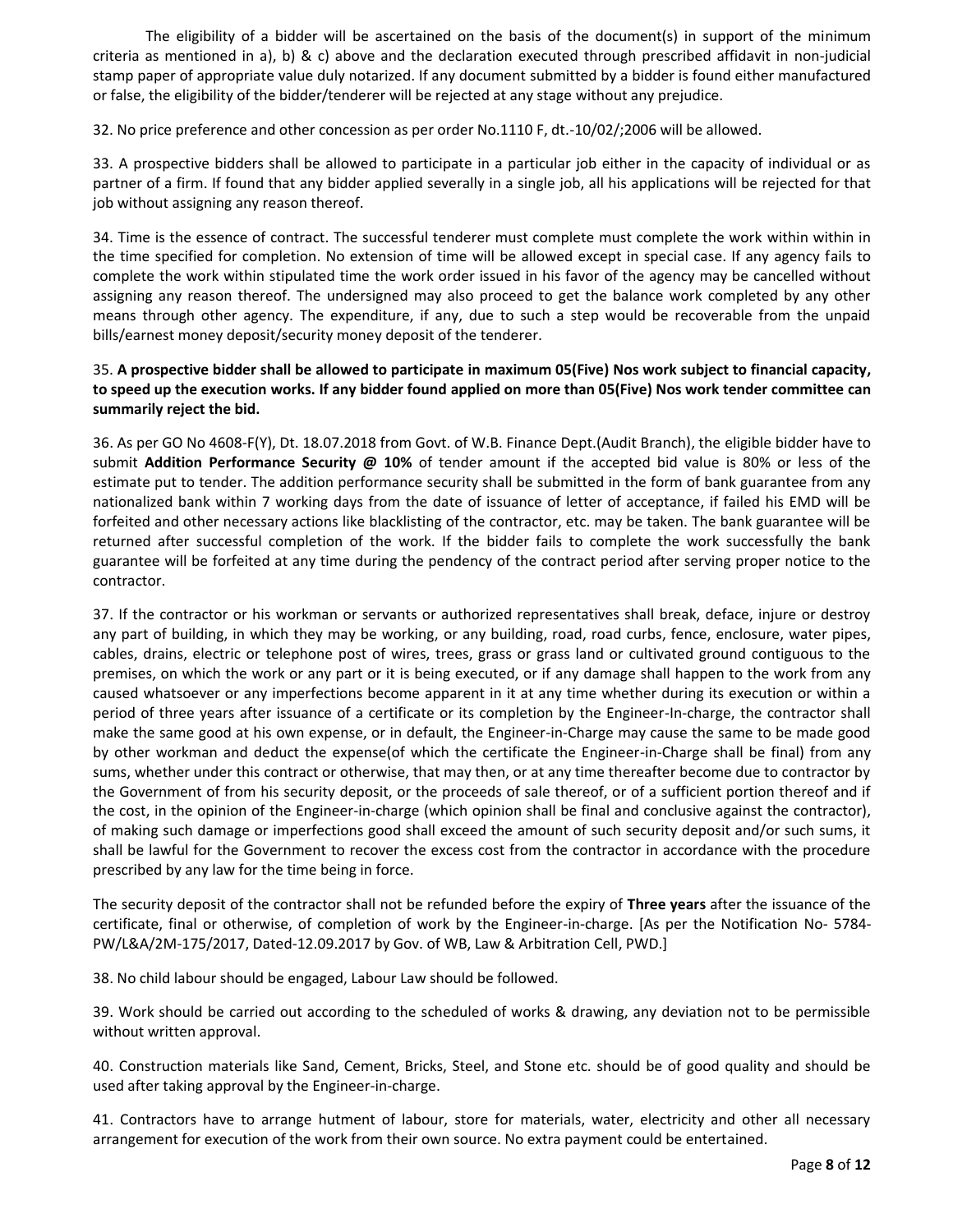42. Formal agreement in Tender form No.2911 will be signed with the successful bidder of respectively.

43. Bidders are instructed to submit Bar-Chart for the construction work defining the physical progress of total works by within 120 days.

44. Bidders have to submit signed copy of **West Bengal tender form no.-2911** (without quoted rate) along with technical bid documents.

45. **Contractor(s) who have failed to execute earlier work order(s) of similar nature in this specified time limit without reasonable ground and the same work is in progress on the last date of submission of bid against this tender notice, may not be considered for technical evaluation at the discretion of the tender committee.**

#### **Instruction to bidders**

#### **Section-A**

#### 1. General guidance for e-tendering:

Instructions/guidelines for tenders for electronic submission of the tenders have been annexed for assisting the contractors to participate in e-tendering.

#### 2. Registration of contractor:

Any contractor willing to take part in the process of e-tendering will have to be enrolled & registered with the Government e-procurement system, through logging on to **https://wbtenders.gov.in** (the web portal of Govt. of West Bengal).The contractor is to click on the link for e-tendering site as given on the web portal.

3. Digital Signature Certificate(DSC):

Each contractor is required to obtain a class-II or class-III Digital Signature Certificate (DSC) for submission of tenders, from the approved service provider of the National Informatics Centre (NIC) on payment of requisite amount .details are available at the website stated in clause 2 of guideline to tenderer. DSC is given as a USB e-token.

4. The contractor can search & download NIT & Tender documents electronically from computer once he logs on to the website mentioned in **clause 2** using the Digital Signature Certificate. This is the only mode of collection of tender documents.

#### 5. Submission of tenders:

General process of submission, tenders are to be submitted through online to the website stated in Cl.2 in two folders at a time for each work, one in Technical proposal & the other is Financial Proposal before the prescribed date & time using the Digital Signature Certificate(DSC) the documents are to be uploaded virus scanned copy duly digitally signed. The documents will get encrypted (transformed into non-readable formats).

#### **A. Technical document cover containing:**

The technical proposal should contain **self attested** scanned copies of the following-

- i. Prequalification application as per Annexure-B in official letter head.
- ii. Notice Inviting e-Tender, estimate.
- iii. Pan card, IT return for FY 2020-21, P.Tax challan (Valid for FY 2022-23), Valid GST registration certificate.
- iv. Trade license from respective Corporation/Municipality/Panchayet etc. for FY 2022-23, 'Certificate of registration' from the respective assistant Registrar of Co-operative Societies (for Regd. Unemployed Engineer's Co-operative Society Limited/Unemployed Labour Co-OP. Societies/Registered Labour Co-operative Societies Ltd.), Partnership Deed, Power of attorney in case of Partnership firm.
- v. Credential documents.
- vi. Audited Balance Sheet & Profit & Loss A/C for FY 2020-21.
- vii. Name, email ID, Phone number, address of banker, account number in official letter head.
- viii. Notarized declaration of Non Conviction as per Annexure –A.
- ix. Declaration of Annual Turnover for FY 2020-21 by C.A. certified.
- x. Signed copy of **West Bengal Tender Form No.-2911.** (without quoted rate).
- xi. Bar chart in official letter head.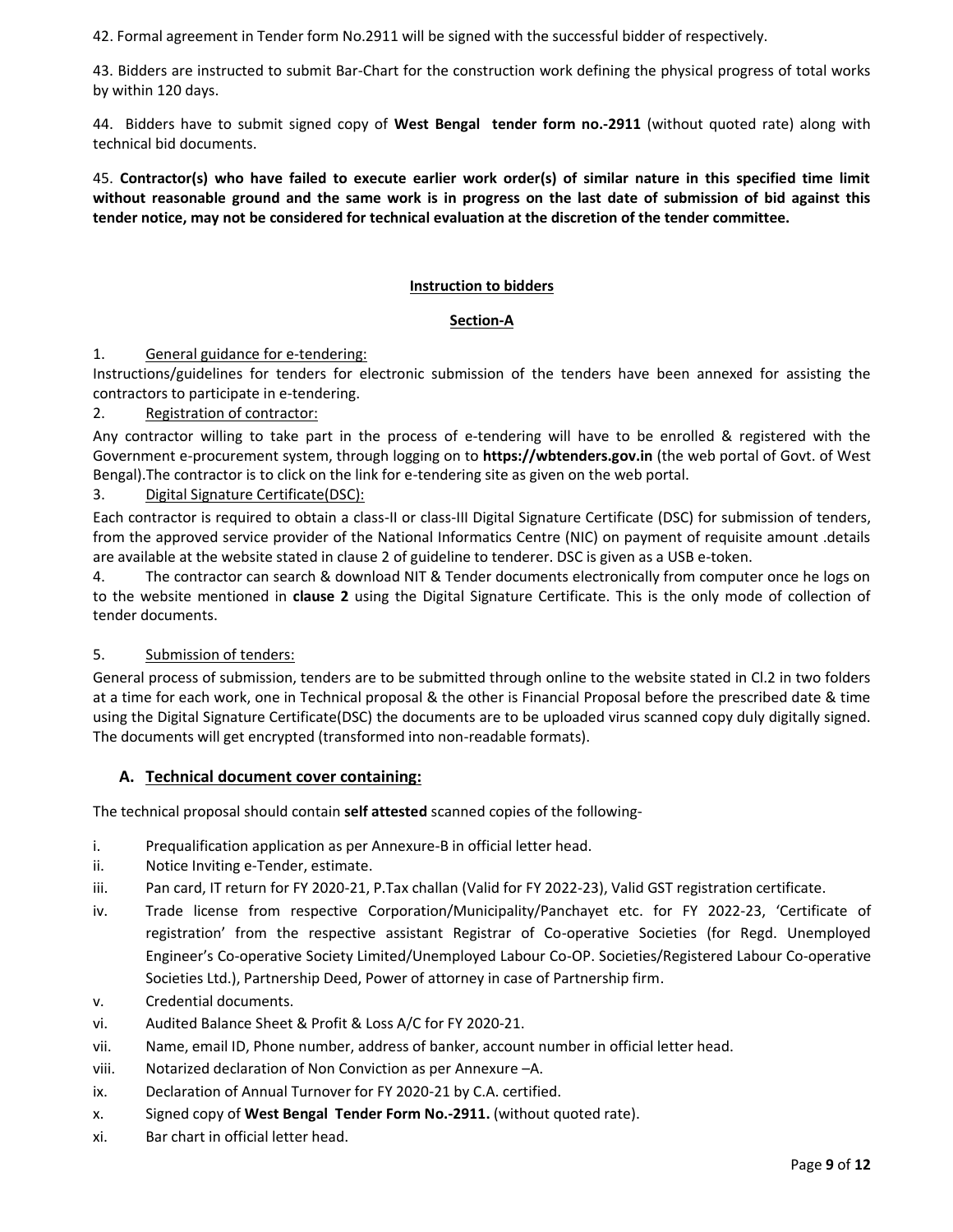**Note: -** Failure of submission of any of the above mentioned documents will render the tender liable to be summarily rejected.

b) In the submitted documents the proprietor name and trade/firm name at GST, P. Tax, Trade license, IT & audited balance sheet should be same and identical, otherwise the application will be rejected. All submitted documents should be self attested.

Tender documents will be opened by the Chief Medical Officer of Health & Secretary, District Health & Family Welfare Samity, North 24 Parganas or his authorized representative electronically from the website using their Digital Signature Certificate.

- Cover (folder) for Technical document should be opened first and will be downloaded & handed over to the Tender Evaluation Committee.
- Summary list of technically qualified tenderers as per decision of the Tender Evaluation Committee will be uploaded online.

#### **B. Financial document cover containing:**

- i. The financial proposal should contain the following documents in one cover (folder) i.e. Bill of quantities, the contractor is to quote the rate (percentage above/below/at par) online through computer in the space marked for quoting rate in the BOQ.
- ii. Only downloaded copies of the above documents are to be uploaded virus scanned & Digitally Signed by the contractor.

#### 6. Penalty for suppression/distortion of facts:

Submission of false document by tenderer is strictly prohibited & if found action may be referred to the appropriate authority for prosecution as per relevant IT Act with forfeiture of earnest money forthwith.

#### 7. Rejection of bid:

The employer (tender accepting authority) reserves the right to accept or reject any bid and to cancel the bidding process and reject all bids at any time prior to the award of contract without thereby incurring any liability to the affected bidder or bidders or any obligation to inform the affected bidder of bidders of the ground for employer's (tender accepting authority) action.

#### 8. Award of contract:

The bidder whose bid has been accepted will be notified by the Tender Inviting & Accepting Authority through acceptance letter/Letter of acceptance. The notification of award will constitute the formation of the contract. After final selection of agency, a formal agreement may be executed within 7(Seven) days from the date of receipt of the work order with the concerned authority of health institution in PWD form no 2911.

#### **Annexure A: Draft Proforma for Non-Conviction (In a form of affidavit).**

I/We the proprietor/ promoter/ director of the firm, its employee, partner or representative are not convicted by a court of law for offence involving moral turpitude in relation to business dealings such as bribery, corruption, fraud, substitution of bids, interpolation, misrepresentation, evasion, or habitual default in payment of taxes etc. The firm does not employ a government servant, who has been dismissed or removed on account of corruption. The firm has not been de-barred, blacklisted by any government ministry/ department/ local government/ PSU etc. in the last two years from scheduled date of opening of this e-tender.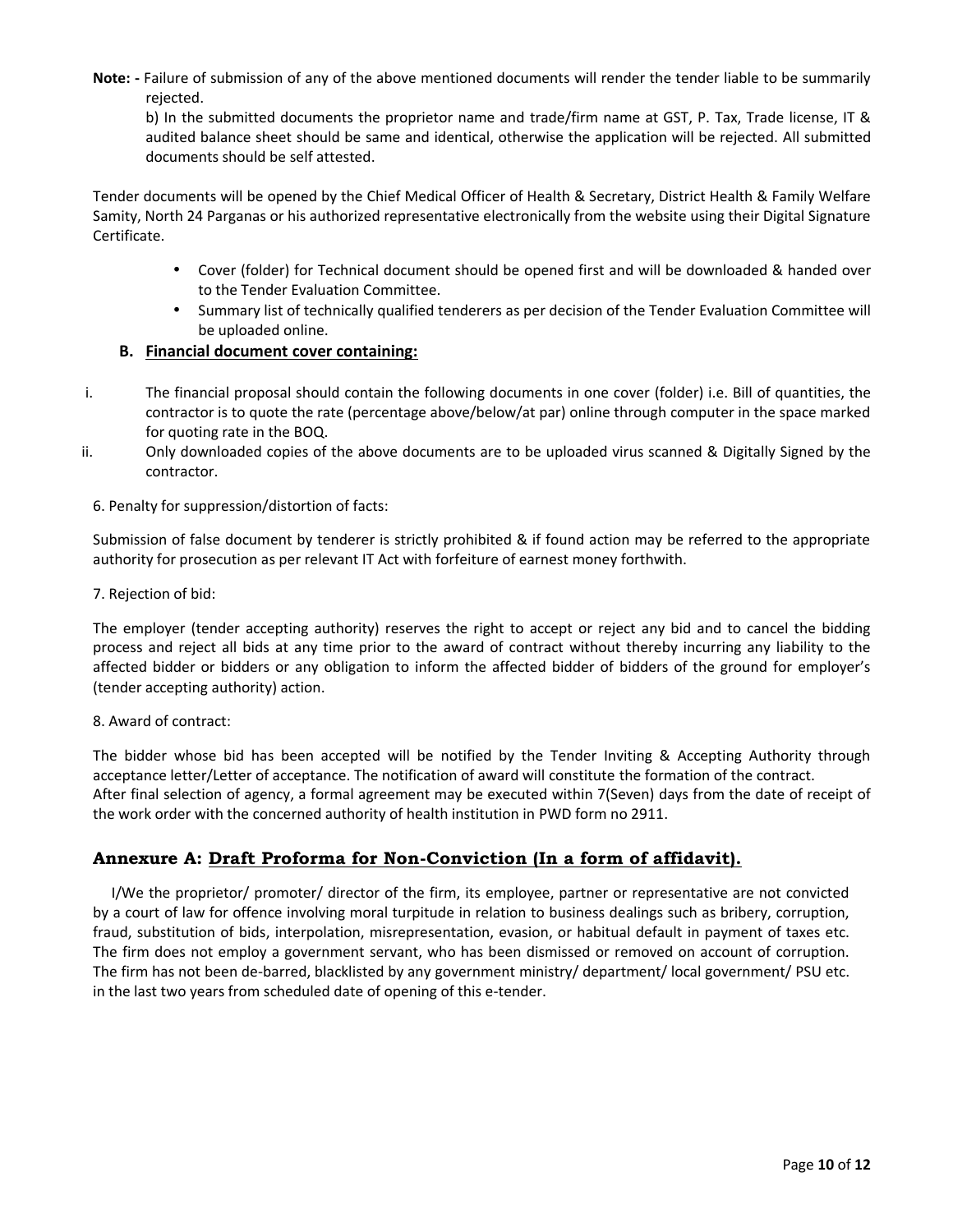#### **Annexure B: Tender Application Form**

**To The Chief Medical Officer of Health North 24 Parganas**

**Ref: Your e-tender document No. ...........................................................................................................**

I/We, the undersigned have examined the entire e-tender document including amendment/corrigendum number dated…….. (if any), eligibly criteria, required documentations, terms & conditions etc. The receipt of which is hereby confirmed. I/We now offer to supply and deliver the goods and/ or services in conformity with your above referred document for the sum(after less), as shown in the price schedule/Bill of Quantity attached herewith and made part of this bid.

I/We hereby declare that all data and documents submitted by us in our bid in this e-tender are genuine and true, to the best of our knowledge and belief.

If my/our bid is accepted, we undertake to supply the goods or service as per the specification, in accordance with the delivery schedule and terms and conditions, including amendment/ corrigendum if any.

I/We further understand that you are not bound to accept the lowest or any bid you may receive against your above referred tender enquiry.

I/We confirm that we do not stand deregistered/banned/blacklisted by any Government Authorities/ Organization/ Institution/local bodies etc in last two years.

Brief of court/legal cases pending, if any, are following:

I/We would authorize and request any Bank, person, Firm or Corporation to furnish pertinent information as deemed necessary and/or as requested by you to verify this statement.

I/We understand that the e-Tender Selection Committee reserves the right to reject any application/bid without assigning any reason.

#### **(Signature with date)**

**(Name, designation, seal of authorized person to sign bid for and on behalf of Bidder)**